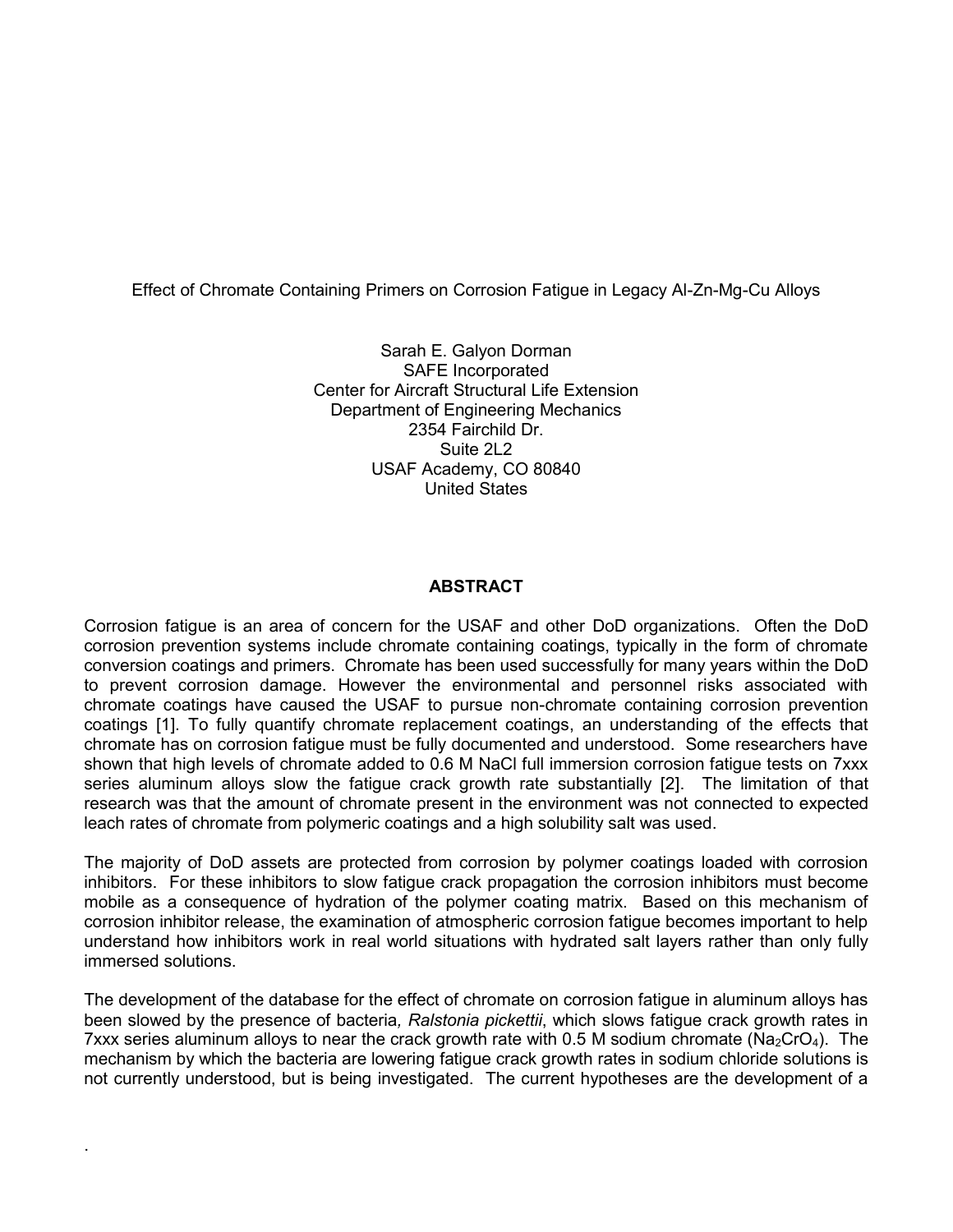protective film, whether oxide or some other material (biofilm), on the crack surface or effects on the overall corrosive environment such as desalination of the test solution.

Future work will continue to investigate the effect of chromate and other corrosion inhibitors on environmentally assisted fatigue. This dataset will allow for a baseline comparison for chromate replacement corrosion inhibitors

Key words: chromate, corrosion fatigue, AA7075-T651, *Ralstonia pickettii*, environmentally induced cracking, microbial induced corrosion (MIC), microbial inhibited corrosion

### **INTRODUCTION**

As the USAF and DoD extend the life of current assets, corrosion damage becomes a larger concern. At the same time the DoD has moved to phase out the use of chromates as a corrosion inhibitor due to the environmental and personnel risks [1]. Chromates are used in a variety of corrosion prevention coatings including conversion coatings and primers. Corrosion damage is of concern to the aircraft sustainment community for many different structural integrity reasons, including situations in which corrosion damage may act as a stress raiser and initiate fatigue cracks. While it has been documented that high levels of chromate and a chromate replacement inhibitor, molybdate, added to a bulk solution can inhibit fatigue crack propagation, it has not been shown that these inhibitors leaching from a coating can do the same [2-6]. However, if chromate does provide protection that slows corrosion fatigue crack propagation the removal of chromate from coating systems would mean that current systems have protection that is currently unaccounted for, that will be lost in chromate-free systems. At the same time, chromate is considered the benchmark for all other corrosion inhibitors to meet, so an understanding of the protection chromate provides to corrosion fatigue is needed.

## **EXPERIMENTAL PROCEDURE**

To determine the effect chromate has on corrosion fatigue damage in DoD-relevant materials, a single edge notch specimen, shown in [Figure 1,](#page-2-0) was used for all fatigue testing. The samples were made from a peak-aged, legacy age-hardenable Al-Zn-Mg-Cu aluminum alloy and temper (7075-T651). The sample was loaded into a computer-controlled servohydraulic test frame and crack growth was measured using a direct current potential drop (dcPD) system. The test load was controlled to provide a constant *∆K*=6 MPa√m with a stress ratio (*R*) of 0.65. The loading frequency was varied from 0.02 to 20 Hz in a bulk 0.06 M NaCl environment.

All of the prior corrosion fatigue work with aluminum alloys was completed using inhibitors added to a bulk NaCl solution or deliquesced onto the surface of a sample rather than the migration of inhibitors from polymer matrix coatings [2-6]. The inhibitors used for most of these fatigue studies were high rather than low solubility inhibitors, the latter of which are typically used in corrosion prevention military aviation coatings [2-8]. This difference may be of importance as the leaching of inhibitors is purposely controlled in organic coatings via salt solubility in order to make the life of the coating acceptable. That said, this inhibitor leaching would be the source of any inhibitor that could affect fatigue crack propagation. All of these variables make understanding the leaching rate of known coatings and inhibitors critical to designing appropriate fatigue test criteria. An understanding of the chromate leaching rate from coatings and how chloride concentration and pH and could change the amount of chromate present in a solution was needed. To answer these questions a literature review of chromate leaching rates, inhibitor pigment solubility effects and leaching studies was performed.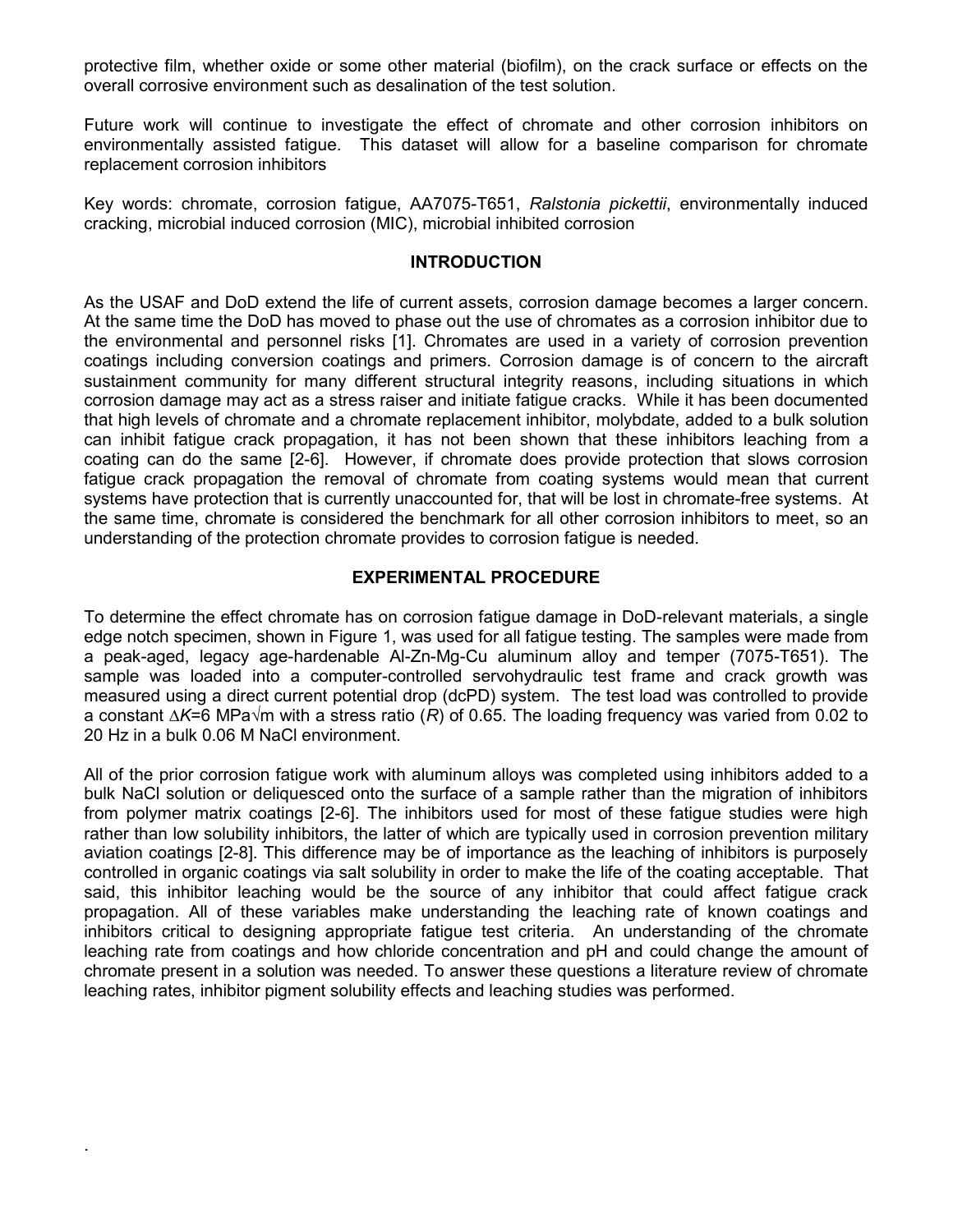

# <span id="page-2-0"></span>**Figure 1: Single edge notch (SEN) specimens were made of 7xxx series aluminum alloy. All dimensions in millimeters.**

# **INHIBITOR LEACHING**

The leaching of inhibitors from coatings is affected by many things: nature of the polymer matrix, inhibitor loading, inhibitor pigment and inhibitor solubility, and chemical composition of the leaching solution including the pH [7-9]. The polymer matrices typically used with chromate and molybdate pigments include epoxies, polyurethanes, and acrylics. In the studies reviewed, the epoxy primers leached at higher rates than the polyurethane but lower than acrylic coatings, which are typically used with a topcoat [7-9].

For commercial coatings the loading amounts of inhibitors can vary, but are designed such that the coating is not depleted of inhibitor during a maintenance cycle, typically 6 to 8 years [8,9,12]. Organic coatings with inhibitors are understood to readily absorb water or other liquid environments through inherent defects in the coating resulting in interconnected pores which allows inhibitor pigments within the coating to dissolve and dissociate in electrolyte within the coating itself [7-11].

<span id="page-2-1"></span>[Table I](#page-2-1) gives the properties desired for inhibitor pigments for loading into a polymer coating [8,9]. Typically, pigments with low water solubility are selected for use in coatings so that (a) osmotic pressure-induced blisters are avoided, and (b) the inhibitor remains in the coating over long times rather than rapidly dissolving out when first in contact with corrosive environments [8,9]. Because of the low solubility, inhibitor leaching would be expected to only allow low concentrations of inhibitors to be reached in the surrounding solution before precipitation occurs. For the bulk solution fatigue testing previously completed,  $Na_2CrO_4$  and  $Na_2MoO_4$  were typically used, which are salts with much higher water solubility than typical in an inhibitor pigment loaded into a coating [8,9]. [Table II](#page-3-0) shows the solubility of typical coating pigment,  $SrCrO<sub>4</sub>$  and  $CaMoO<sub>4</sub>$ , pigments in water compared to those of  $Na_2CrO_4$  and  $Na_2MoO_4$ . It should be noted that all other physical properties of  $Na_2CrO_4$  and  $Na_2MoO_4$ are within the acceptable limits for coating use other than solubility [8]. The high water solubility can cause blistering of the polymer and cause the inhibitor to leach from the polymer too quickly which also make them undesirable for use in coatings [8,9]. However, these salts have advantages in studies of corrosion fatigue inhibition in that the high solubility prevents precipitates that cause crack closure, allowing for a better understanding of the crack tip passivation mechanism.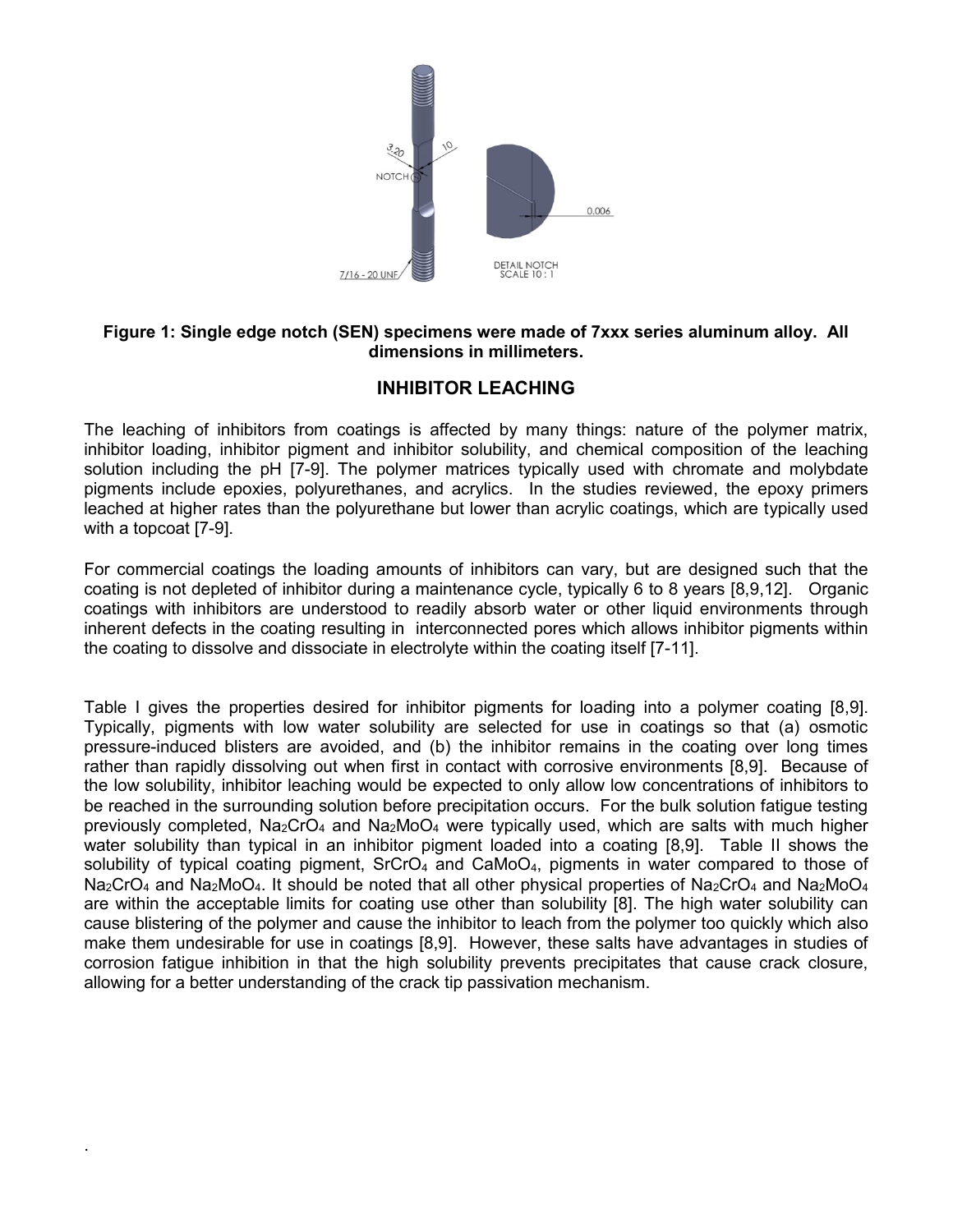| <b>Inhibitor Pigment Parameter</b> | <b>Desired Value</b>         |
|------------------------------------|------------------------------|
| Solubility in Water                | $<$ 2g/100mL                 |
| pH of Saturated Solution           | $7-9.5$                      |
| <b>Specific Gravity</b>            | $1.5 - 5$                    |
| <b>Particle Size Distribution</b>  | $2-6 \mu m$                  |
| Solubility in Organic Medium       | <b>Practically Insoluble</b> |
| Vapor Pressure at 20 C             | <1/10,000 mmHg               |
| <b>Melting Point</b>               | >100 C                       |

# **Table I: Property requirements of inhibitor pigments [8].**

<span id="page-3-0"></span>Table II: Solubility in water for typical chromate and molybdate pigments compared to Na<sub>2</sub>CrO<sub>4</sub> **and Na2MoO<sup>4</sup> [13]. It should be noted sodium chromate is within acceptable ranges for all of the other parameters in Table I.**

| <b>Inhibitor Pigment</b>         | <b>Solubility in Water</b> |
|----------------------------------|----------------------------|
| SrCrO <sub>4</sub>               | 0.096 g/100mL              |
| Na <sub>2</sub> CrO <sub>4</sub> | 87.6 g/100mL               |
| CaMoO <sub>4</sub>               | 0.0011 g/100mL             |
| Na <sub>2</sub> MoO <sub>4</sub> | 65.0 g/100mL               |

For our previous leaching studies, Luna Innovations developed four coatings containing different loading amounts of SrCrO<sub>4</sub> (either 12 or 17 weight percent) and epoxy bases. The leaching studies were completed by exposing the free-standing films in 100 mL of DI water for 2 and 4 days. The surface area in contact with water for each film was 29 cm<sup>2</sup>. The leached liquid samples were then examined using UV-Vis Spectroscopy using  $0.001299$  M and  $0.00033$  M CrO $4^2$  standards serially diluted from a 1000 ppm CrO<sub>4</sub><sup>2</sup> (0.0065 M) purchased standard solution (K<sub>2</sub>CrO<sub>4</sub> was used for the standards) to determine the amount of CrO<sub>4</sub><sup>2</sup> present. The leaching data from the free films were extrapolated from the standards by the WinUV software on the Varian Cary Series spectroscope.

The results of the leaching from the SrCrO<sub>4</sub> films appear in [Table III](#page-3-1) in terms of mg CrO<sub>4</sub><sup>2-</sup>/cm<sup>2</sup> of coating. [Table IV](#page-4-0) gives the leaching data converted into mol/L of  $CrO<sub>4</sub><sup>2</sup>$  to allow comparison with published results. Based on the leaching results, Film 1 was selected for fatigue crack growth testing given the high leaching amount and relatively high remaining  $CrO<sub>4</sub><sup>2</sup>$  remaining in the film, both desired for fatigue testing

| <b>Film Number</b> | <b>Concentration</b><br>(mg/cm <sup>2</sup> )<br>2 Days | <b>Concentration</b><br>(mg/cm <sup>2</sup> )<br>4 Days |
|--------------------|---------------------------------------------------------|---------------------------------------------------------|
|                    | 0.310                                                   | 0.414                                                   |
|                    | 0.241                                                   | 0.310                                                   |
|                    | 0.483                                                   | 0.552                                                   |
|                    | 0.310                                                   | ก ว7ด                                                   |

.

### <span id="page-3-1"></span>**Table III: Leaching results for SrCrO<sup>4</sup> primer films with 29 cm<sup>2</sup> surface area leached into 100 mL DI water. Original leaching data obtained by UV-Vis Spectroscopy.**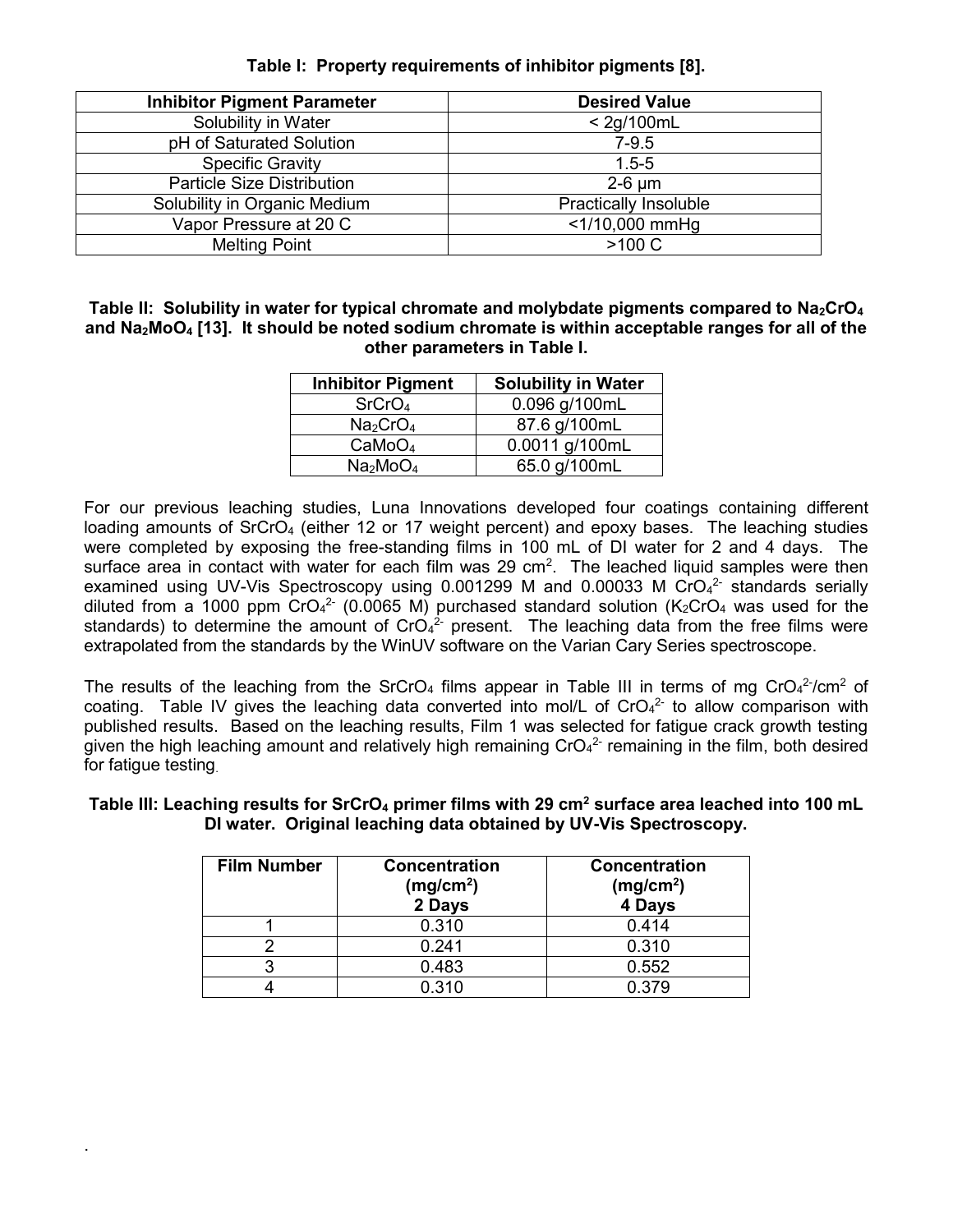## <span id="page-4-0"></span>**Table IV: Leaching results for SrCrO<sup>4</sup> primer films with 29 cm<sup>2</sup> surface area leached into 100 mL DI water converted into millimol/L (mM) CrO<sup>4</sup> 2- . Original leaching data obtained by UV-Vis Spectroscopy.**

| <b>Film Number</b> | <b>Concentration (mM)</b><br>2 Days | <b>Concentration (mM)</b><br>4 Days |
|--------------------|-------------------------------------|-------------------------------------|
|                    | 0.4                                 | 0.6                                 |
|                    | 0.3                                 | 0.4                                 |
|                    |                                     | 0.8                                 |
|                    |                                     |                                     |

[Table V](#page-4-1) shows the expected leaching concentrations of CrO $4^2$  based on the film leaching results for the different testing geometries used in the program. [Figure 2](#page-4-2) shows the single edge notch (SEN) sample and three different test configurations. The Bulk Testing label refers to a standard test cell filled with 500 mL of solution with a SEN sample primed on all four sides (Coating Surface Area:  $7.92 \text{ cm}^2$ ). The Restricted Volume refers to a very small cell containing approximately 0.1 mL of solution covering a 2 cm high portion of the flat on the SEN sample (Coating Surface Area: 5.28 cm<sup>2</sup>) which seeks to mimic areas such as lap joints and other occluded regions of aircraft. The Coating Surface Area to Volume ratio for the reduced volume cell was determined using aircraft components at USAFA. Thin Film refers to salt deliquesced to form a 100  $\mu$ m thickness film (8x10<sup>-5</sup> L) onto the four flat surfaces of the SEN sample (Coating Surface Area:  $7.92 \text{ cm}^2$ ). The Thin Film environment is used to mimic how atmospheric corrosion is understood to occur on aircraft structure rather than a large pool of liquid around the sample.

## <span id="page-4-1"></span>**Table V: Expected leaching results for SrCrO<sup>4</sup> primer films converted to the test three geometries. All concentrations are in terms of mol/L (M) CrO<sup>4</sup> 2- . Original leaching data obtained by UV-Vis spectroscopy.**

| *above the SrCrO <sub>4</sub> solubility limit of 0.0047 M CrO <sub>4</sub> <sup>2</sup> [13] |                                                       |                          |                          |  |  |  |
|-----------------------------------------------------------------------------------------------|-------------------------------------------------------|--------------------------|--------------------------|--|--|--|
| <b>Film Number</b>                                                                            | <b>Expected</b><br><b>Expected</b><br><b>Expected</b> |                          |                          |  |  |  |
|                                                                                               | <b>Concentration (M)</b>                              | <b>Concentration (M)</b> | <b>Concentration (M)</b> |  |  |  |
|                                                                                               | <b>Bulk Solution</b>                                  | <b>Restricted Volume</b> | <b>Thin Film</b>         |  |  |  |
|                                                                                               | (500mL)                                               | $(0.1$ mL)               | $(0.1$ mL)               |  |  |  |
|                                                                                               | 4 Days                                                | 4 Days                   | 4 Days                   |  |  |  |
|                                                                                               | $3.21 \times 10^{-5}$                                 | $0.021*$                 | $0.201*$                 |  |  |  |
| 2                                                                                             | $2.41 \times 10^{-5}$                                 | $0.016*$                 | $0.151*$                 |  |  |  |
| 3                                                                                             | $4.28 \times 10^{-5}$                                 | $0.029*$                 | $0.268*$                 |  |  |  |
|                                                                                               | $2.95 \times 10^{-5}$                                 | $0.020*$                 | $0.184*$                 |  |  |  |



.





<span id="page-4-2"></span>Bulk Solution Test Cell (500 mL) Reduced Volume Test Cell (0.1 mL) Atmospheric (Thin Film) Exposure [4]

# **Figure 2: Sample Volumes used for Concentration Calculations**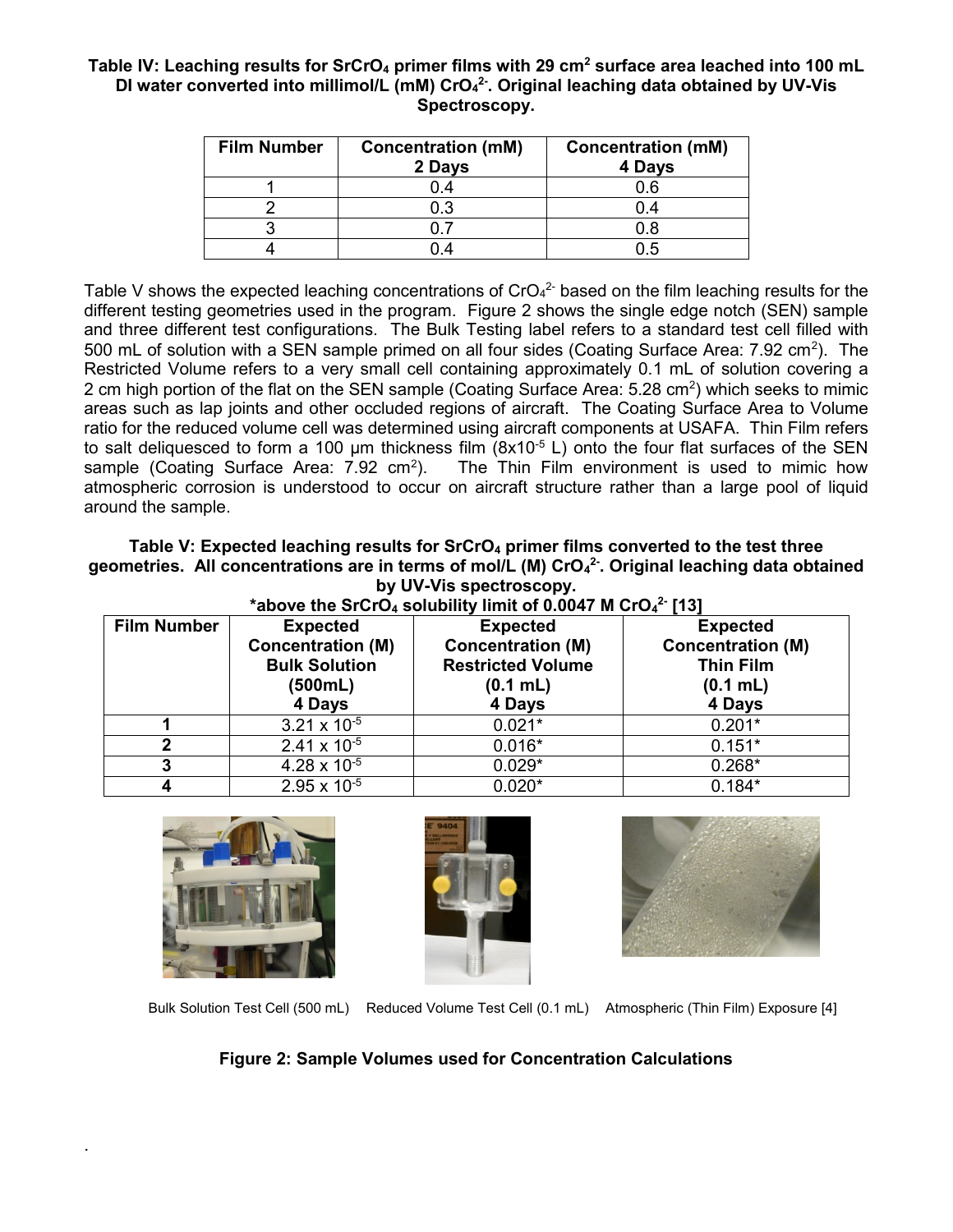The leach rates from the model films were compared to that expected from published  $CrO<sub>4</sub>$ <sup>-2</sup> leaching in [Table VI](#page-5-0) and [Table VII](#page-5-1) [8-10]. To make the comparison, the published leaching data were converted to molarity using the geometries and volumes of the Luna film leaching experiments and the testing geometries reviewed above. The Luna films were able to leach about 6-20 times more chromate into solution than the commercial epoxy primer. This result suggests that the Luna film is likely more porous than the commercial primer as the loaded salt was the same ( $SrCrO<sub>4</sub>$ ). Also a 12-17% loading amount is on the low end for chromate, so that is unlikely to be the cause of the leaching differences [8,9]. Porosity and how the pores are connected in a polymer greatly affects leaching of inhibitors, so porosity differences could account for the observations [8,9]. The porosity is related to the pigment volume concentration present in a coating and the resin used in the polymer [9]. Often these parameters are not reported. However pore size, crosslink density binders and other polymer matrix information that would be helpful to understanding the mechanism behind the porosity effect were not provided [8,9].

<span id="page-5-0"></span>**Table VI: Chromate leaching data from a commercial epoxy primer in different chloride solutions [9]. Original leaching data obtained by capillary ion analysis spectroscopy. 2-**

| *above the SrCrO <sub>4</sub> solubility limit of 0.0047 M CrO <sub>4</sub> <sup>2-</sup> [13] |                       |                      |                      |                      |
|------------------------------------------------------------------------------------------------|-----------------------|----------------------|----------------------|----------------------|
|                                                                                                | <b>Expected</b>       | <b>Expected</b>      | <b>Expected</b>      | <b>Expected</b>      |
|                                                                                                | <b>Concentration</b>  | <b>Concentration</b> | <b>Concentration</b> | <b>Concentration</b> |
|                                                                                                | (M)                   | (M)                  | (M)                  | (M)                  |
| <b>Chloride</b>                                                                                | per Film              | <b>Bulk Solution</b> | <b>Restricted</b>    | <b>Thin Film</b>     |
| Concentration                                                                                  | <b>Dimensions</b>     | (500mL)              | <b>Volume</b>        | $(0.1$ mL)           |
|                                                                                                | (0.1L)                | 225 Hours            | $(0.1$ mL)           | 225 Hours            |
|                                                                                                | 225 Hours             |                      | 225 Hours            |                      |
| 0.1 <sub>M</sub>                                                                               | $8.5 \times 10^{-5}$  | $4.7 \times 10^{-6}$ | 0.003                | $0.029*$             |
| $0.01$ M                                                                                       | $7.0 \times 10^{-5}$  | $3.8 \times 10^{-6}$ | 0.003                | $0.024*$             |
| $0.001$ M                                                                                      | $8.5 \times 10^{-5}$  | $4.7 \times 10^{-6}$ | 0.003                | $0.029*$             |
| $0.0001$ M                                                                                     | $10.0 \times 10^{-5}$ | 5.4 x $10^{-6}$      | 0.004                | $0.034*$             |

<span id="page-5-1"></span>**Table VII: Leaching data from a SrCrO<sup>4</sup> commercial epoxy primer. Original data obtained by atomic absorption spectroscopy [8].** 

| *above the SrCrO <sub>4</sub> solubility limit of 0.0047 M CrO <sub>4</sub> <sup>2</sup> [13] |                      |                      |                      |                      |
|-----------------------------------------------------------------------------------------------|----------------------|----------------------|----------------------|----------------------|
|                                                                                               | <b>Expected</b>      | <b>Expected</b>      | <b>Expected</b>      | <b>Expected</b>      |
|                                                                                               | <b>Concentration</b> | <b>Concentration</b> | <b>Concentration</b> | <b>Concentration</b> |
|                                                                                               | (M)                  | (M)                  | (M)                  | (M)                  |
| <b>Solution</b>                                                                               | per Luna Film        | <b>Bulk Solution</b> | <b>Restricted</b>    | <b>Thin Film</b>     |
|                                                                                               | <b>Dimensions</b>    | (500mL)              | <b>Volume</b>        | $(0.1$ mL)           |
|                                                                                               | (0.1L)               | 50 Days              | $(0.1$ mL)           | 50 Days              |
|                                                                                               | 50 Days              |                      | 50 Days              |                      |
| H <sub>2</sub> O                                                                              | 5.1 x $10^{-5}$      | $2.8 \times 10^{-6}$ | 0.002                | $0.012*$             |
| 0.85 M NaCl                                                                                   | $8.7 \times 10^{-5}$ | $4.8 \times 10^{-6}$ | 0.003                | $0.020*$             |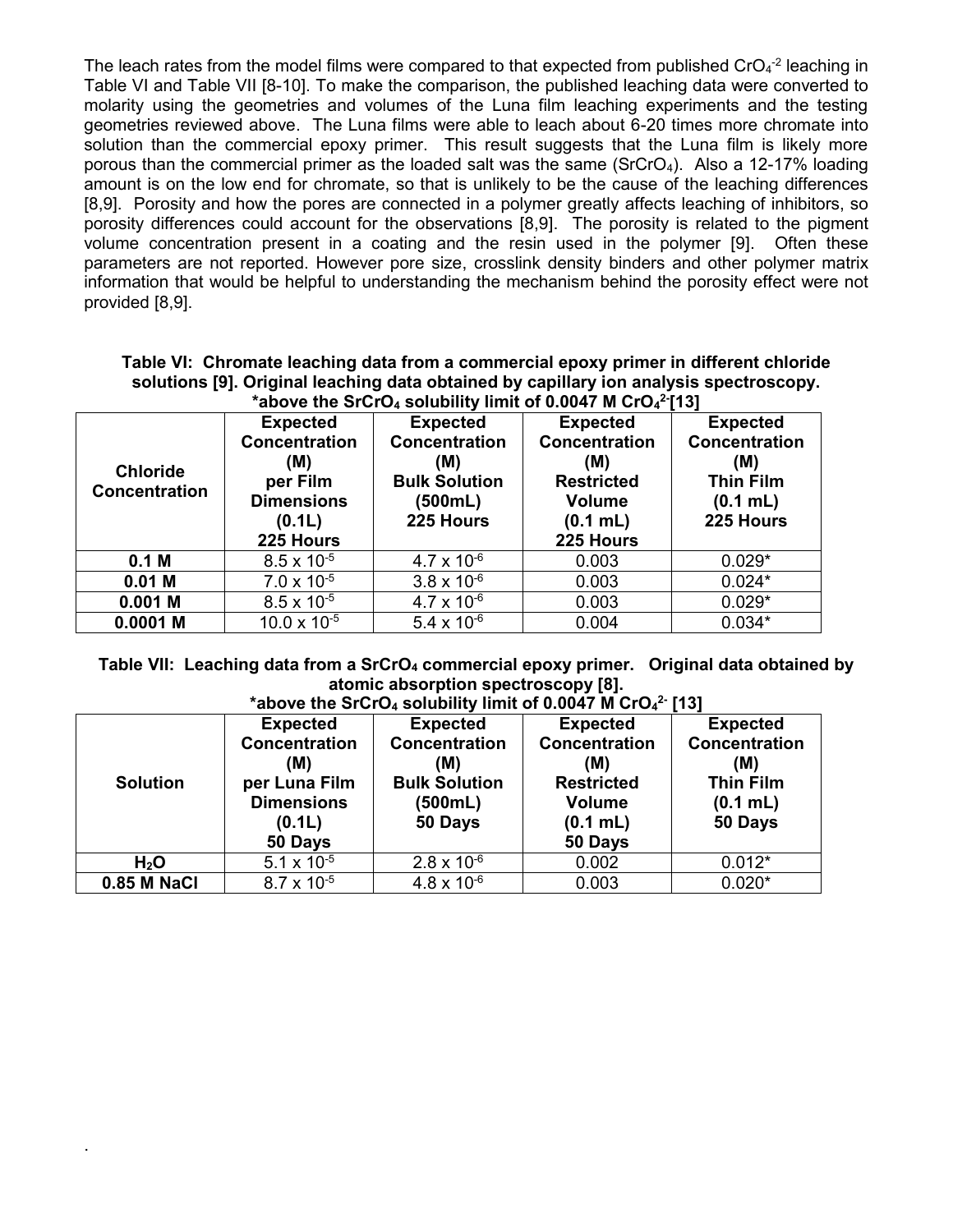<span id="page-6-0"></span>**Table VIII: Chromate leaching data from a commercial epoxy primer in 0.85 M NaCl adjusted to different pH levels [10]. Original leaching data obtained by inductively coupled plasma atomic emission spectroscopy (ICP-AES).** 

| pH adjusted<br>0.85 M NaCl | <b>Expected</b><br><b>Concentration</b><br>(M) per Luna<br><b>Film</b><br><b>Dimensions</b><br>(0.1L)<br>60 Days | <b>Expected</b><br><b>Concentration</b><br>(M)<br><b>Bulk Solution</b><br>(500mL)<br>60 Days | <b>Expected</b><br>Concentration<br>(M)<br><b>Restricted</b><br><b>Volume</b><br>$(0.1$ mL)<br>60 Days | <b>Expected</b><br><b>Concentration</b><br>(M)<br><b>Thin Film</b><br>$(0.1$ mL)<br>60 Days |
|----------------------------|------------------------------------------------------------------------------------------------------------------|----------------------------------------------------------------------------------------------|--------------------------------------------------------------------------------------------------------|---------------------------------------------------------------------------------------------|
|                            | $3.6 \times 10^{-4}$                                                                                             | $1.9 \times 10^{-5}$                                                                         | $0.013*$                                                                                               | $0.121*$                                                                                    |
| 3                          | $3.6 \times 10^{-4}$                                                                                             | $1.9 \times 10^{-5}$                                                                         | $0.013*$                                                                                               | $0.121*$                                                                                    |
| 5                          | $3.6 \times 10^{-4}$                                                                                             | $1.9 \times 10^{-5}$                                                                         | $0.013*$                                                                                               | $0.121*$                                                                                    |
|                            | $3.6 \times 10^{-4}$                                                                                             | $1.9 \times 10^{-5}$                                                                         | $0.013*$                                                                                               | $0.121*$                                                                                    |

# **\*above the SrCrO<sup>4</sup> solubility limit of 0.0047 M CrO<sup>4</sup> 2- [13]**

<span id="page-6-1"></span>**Table IX: Chromate leaching data from a commercial epoxy primer in 0.85 M NaCl adjusted to different pH levels [10]. Original leaching data obtained by inductively coupled plasma atomic emission spectroscopy (ICP-AES).**

| pH adjusted<br>0.85 M NaCl | <b>Expected</b><br><b>Concentration</b><br>(M) per Luna<br><b>Film</b><br><b>Dimensions</b><br>(0.1L)<br>60 Days | <b>Expected</b><br>Concentration<br>(M)<br><b>Bulk Solution</b><br>(500mL)<br>60 Days | <b>Expected</b><br><b>Concentration</b><br>(M)<br><b>Restricted</b><br><b>Volume</b><br>(0.1 mL)<br>60 Days | <b>Expected</b><br><b>Concentration</b><br>(M)<br><b>Thin Film</b><br>$(0.1$ mL)<br>60 Days |
|----------------------------|------------------------------------------------------------------------------------------------------------------|---------------------------------------------------------------------------------------|-------------------------------------------------------------------------------------------------------------|---------------------------------------------------------------------------------------------|
|                            | $8.5 \times 10^{-4}$                                                                                             | $4.7 \times 10^{-5}$                                                                  | $0.031*$                                                                                                    | $0.291*$                                                                                    |
| 3                          | 4.1 x $10^{-4}$                                                                                                  | $2.3 \times 10^{-5}$                                                                  | $0.015*$                                                                                                    | $0.141*$                                                                                    |
| 5                          | $3.1 \times 10^{-4}$                                                                                             | $1.7 \times 10^{-5}$                                                                  | $0.011*$                                                                                                    | $0.107*$                                                                                    |
|                            | $3.6 \times 10^{-4}$                                                                                             | $1.9 \times 10^{-5}$                                                                  | $0.013*$                                                                                                    | $0.121*$                                                                                    |

# **\*above the SrCrO<sup>4</sup> solubility limit of 0.0047 M CrO<sup>4</sup> 2- [13]**

Interestingly, in the published data on the leaching of four commercial epoxy primers in Tables VI-IX studied varied by about 16 times between the high and low leaching coatings [8-10]. The loading amount of chromate for all of the coatings can vary, however as the porosity of the film can also greatly affect the leaching rates there may be some difference in the polymer filler between the two primers [8,9]. More research is needed into how the polymer matrix changes the leaching rates.

From the data in [Table VI,](#page-5-0) there is no significant difference in leaching rates with the variation of chloride content, which are all relatively low concentrations (0.1 M or less NaCl). In [Table VII](#page-5-1) however the higher chloride content (0.85 M) makes a large difference, nearly doubling the amount of CrO<sub>4</sub><sup>2-</sup> leached from the coating. This result suggests there could be a threshold of chloride content over which the chloride is detrimental to the polymer matrix allowing for more inhibitor release. Because the baseline leaching rates for the two commercial primers are different it is difficult say what the overall effect of chloride has, but some publications state that chloride content affects leaching because chloride is detrimental to the polymer matrix [8,9].

In the primers shown in [Table VIII](#page-6-0) and [Table IX,](#page-6-1) the change in pH does not cause large changes in the amount of chromate leached. There is some suggestion in [Table IX](#page-6-1) that more acidic environments cause more leaching for that coating, but the change in the amount of chromate leached is about the same as the scatter with NaCl concentration changes, which is less that the leaching amount changes from one epoxy primer to the next.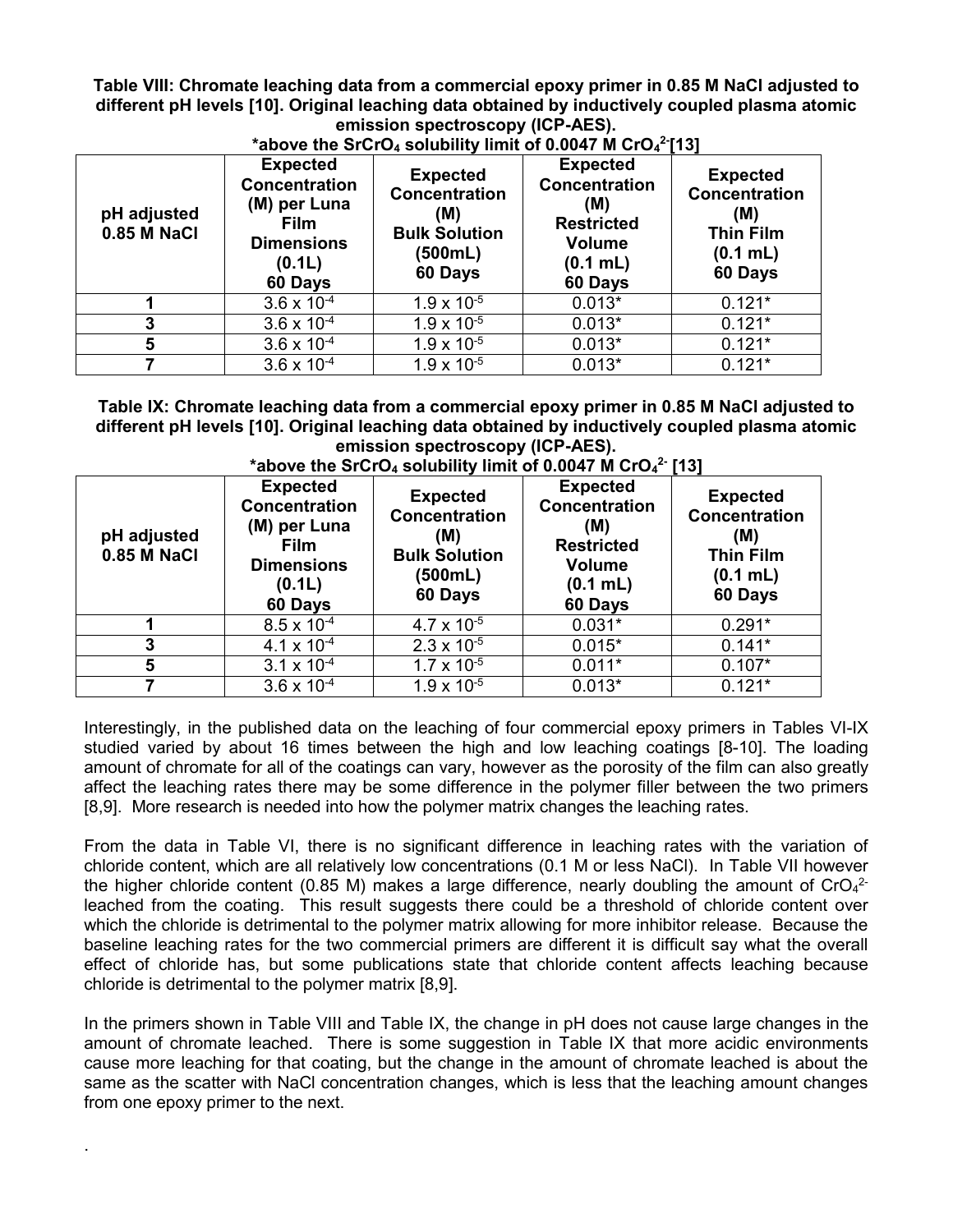The University of Southern Mississippi (USM) developed three CaMoO<sup>4</sup> containing primers. Each primer had a different loading amount of MoO<sub>4</sub><sup>2-</sup> (20.8%, 28.7%, 36.9% weight percent). USM coated and scribed AA 7075 panels (Surface Area:  $6.45 \text{ cm}^2$ ) prior to completing leaching experiments in 100 mL DI water. The leaching results appear in [Table X](#page-7-0) along with the concentrations expected for the three test conditions. [Table X](#page-7-0) shows that the higher the loading amount of MoO<sub>4</sub><sup>2-</sup>, the lower the leaching amount. This result is highly unexpected, and the mechanism behind this result is currently not understood. USM originally thought they might be exceeding the solubility limit between the  $CaMoO<sub>4</sub>$  and solution, but that is not the case as the leaching values are always below the solubility limit of 0.05mM [13]. Also, as the inductively coupled plasma mass spectrometry (ICP-MS) is capable of detecting 1 part per billion, it is unlikely they are having trouble measuring the molybdate leaching from the coating. The explanation for these results remains to be determined.

| *above solubility CaMoO <sub>4</sub> limit of 0.055mM [13] |                                                       |                                                                                          |                                                                                                 |                                                                                          |
|------------------------------------------------------------|-------------------------------------------------------|------------------------------------------------------------------------------------------|-------------------------------------------------------------------------------------------------|------------------------------------------------------------------------------------------|
| Loading<br><b>Amount</b>                                   | Leaching<br><b>Concentration</b><br>(100mL)<br>4 Days | <b>Expected</b><br><b>Concentration (M)</b><br><b>Bulk Solution</b><br>(500mL)<br>4 Days | <b>Expected</b><br><b>Concentration (M)</b><br><b>Restricted Volume</b><br>$(0.5$ mL)<br>4 Days | <b>Expected</b><br><b>Concentration</b><br>(M)<br><b>Thin Film</b><br>(0.1 mL)<br>4 Days |
| 20.8%<br><b>MolyWhite</b>                                  | $1.8 \times 10^{-6}$                                  | $4.3 \times 10^{-7}$                                                                     | $2.9 \times 10^{-4*}$                                                                           | $0.003*$                                                                                 |
| 28.7%<br><b>MolyWhite</b>                                  | 4.1 $\times$ 10 <sup>-7</sup>                         | $1.0 \times 10^{-7}$                                                                     | $6.7 \times 10^{-5*}$                                                                           | $6.0 \times 10^{-4*}$                                                                    |
| 36.9%<br><b>MolyWhite</b>                                  | $4.7x$ 10 <sup>-7</sup>                               | $1.1 \times 10^{-7}$                                                                     | $7.7 \times 10^{-5}$                                                                            | $7.0 \times 10^{-4*}$                                                                    |

# <span id="page-7-0"></span>**Table X: Leaching results for the CaMoO<sup>4</sup> coatings developed by USM. Original leaching data produced by inductively coupled plasma mass spectrometry (ICP-MS).**

Based on the leaching results presented, the plan was to move forward with the test matrix in [Table XI](#page-7-1) for all corrosion fatigue inhibition testing. This testing was to determine the effect of the corrosion inhibitors chromate and molybdate in amounts that could be leached from at a coating on fatigue crack growth rates. Another theory to be tested was the low solubility inhibitors could inhibit fatigue crack propagation by forming solids within the crack and causing crack closure.

<span id="page-7-1"></span>

| Table XI: Proposed test matrix to determine the effect of chromate and molybdate in leached |
|---------------------------------------------------------------------------------------------|
| concentrations.                                                                             |

| <b>Inhibitor</b>                            | <b>Inhibitor Form</b> | <b>Environment</b>                         | <b>Amount</b><br>(concentration in<br>solution or wt % in<br>coating) |
|---------------------------------------------|-----------------------|--------------------------------------------|-----------------------------------------------------------------------|
| $Na2CrO4$ /Na <sub>2</sub> MoO <sub>4</sub> | Salt                  | <b>Bulk Solution NaCl</b>                  | $< 0.5/0.002$ mM                                                      |
| $SrCrO4$ /CaMo $O4$                         | Salt                  | <b>Bulk Solution NaCl</b>                  | $< 0.5/0.002$ mM                                                      |
| $SrCrO4$ /CaMo $O4$                         | Salt                  | <b>Bulk Solution NaCl</b>                  | >4.7/0.05mM                                                           |
| $SrCrO4$ /CaMo $O4$                         | Primer                | <b>Reduced Volume</b><br>NaCl $(< 0.1$ mL) | 17%/20.8%                                                             |
| SrCrO <sub>4</sub> /CaMoO <sub>4</sub>      | Primer                | Atmospheric NaCl                           | 17%/20.8%                                                             |
| $SrCrO4$ /CaMo $O4$                         | Primer                | <b>Bulk Solution NaCl</b>                  | 17%/20.8%                                                             |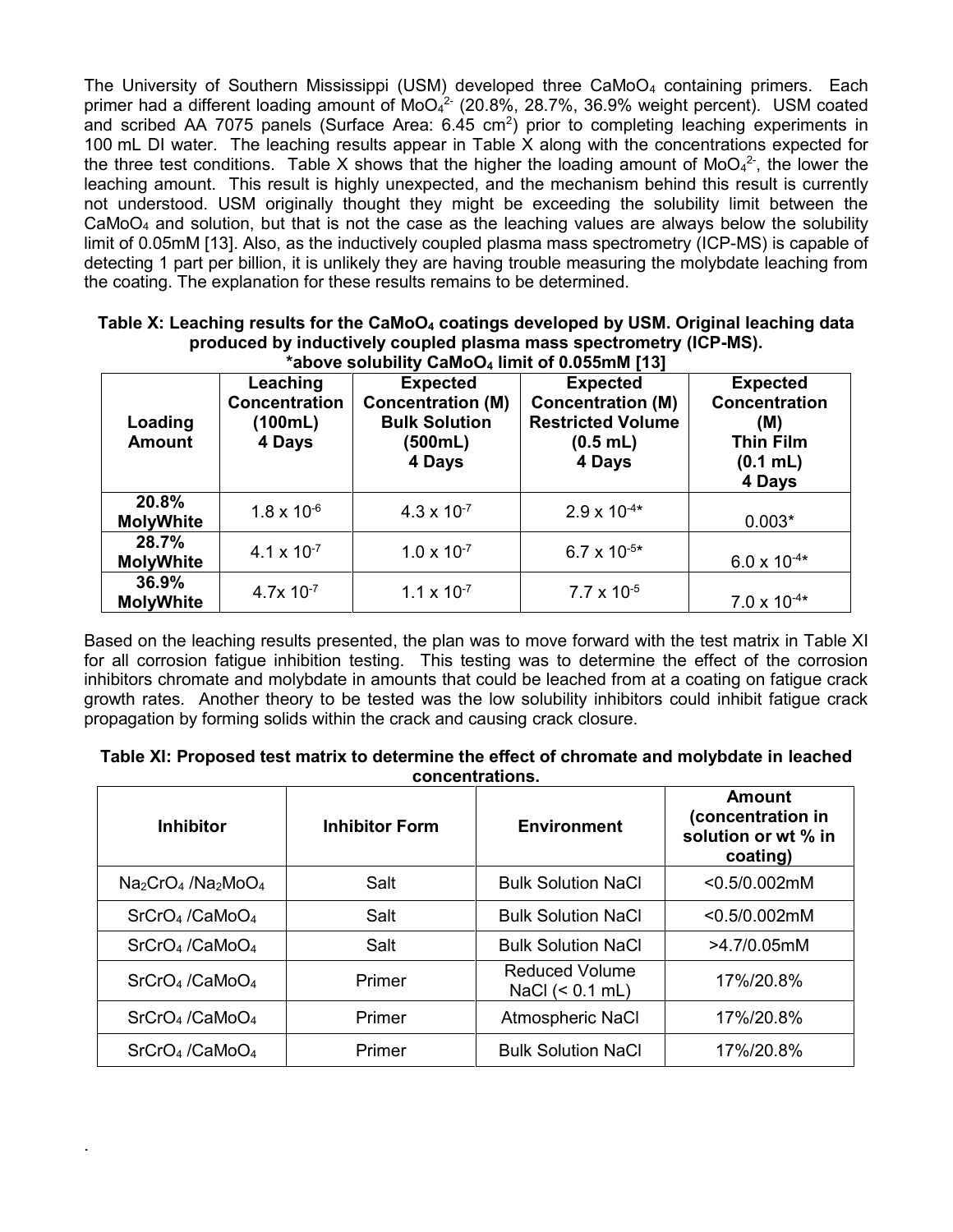#### **RESULTS**

Testing was completed using inhibitor pigments that would be found in commercial molybdate coatings, calcium molybdate (CaMoO4). All testing was completed at a constant *∆K*=6 MPa√m, *R*=0.65 in a bulk (500 mL) 0.06 M NaCl solution. The results for this test are shown in [Figure 3.](#page-8-0) The starting concentration of CaMoO<sub>4</sub> was 0.002 mM (yellow star) which is below the solubility limit, the concentration was then increased to 0.01 mM CaMoO<sub>4</sub> (orange star), for these concentrations the solubility limit would be expected to have been exceeded in the crack. The crack growth rates for the two concentrations of  $CaM_0O_4$  are in line with the pure 0.06 M NaCl showing no inhibition with the low concentrations of calcium molybdate added to a bulk solution and no inhibition due to crack closure. All other data in Figure 3 are from [3].



#### <span id="page-8-0"></span>**Figure 3: Corrosion fatigue testing with low concentrations of low solubility corrosion fatigue**  inhibitor calcium molybdate (CaMoO4) [3].  $\overline{a}$  and  $\overline{a}$   $\overline{a}$  and  $\overline{a}$   $\overline{a}$  and  $\overline{a}$ 0.000 million of the usual international international international international international international<br>Model of the usual international international international international international international interna

A secondary issue greatly slowed progress on the fatigue testing in [Table XI,](#page-7-1) which is a consistent bacterial growth in the full immersion and atmospheric test cells. The bacteria are *Ralstonia pickettii*, a gram-negative, biofilm forming, bacillus which grows in environments in which there is limited competition [13-17]. The original infection is thought to have come from a deionized (DI) water source competition [13-17]. The original infection is thought to have come from a deformed (DI) water source<br>in the building, which would be in line with other documented *R. pickettii* infections in water purification systems including the International Space Station [14]. Figure 4 shows the growth of *R. pickettii* after 12 hours on an AA7075-T651 SEN sample in 0.06 M NaCl. The white coating on the wires is a protective epoxy, but the "fuzzy" matter at the bottom of the sample is the bacteria and its associated biofilm. The "fuzz" continues up the sample on all sides. The infection has proved extraordinarily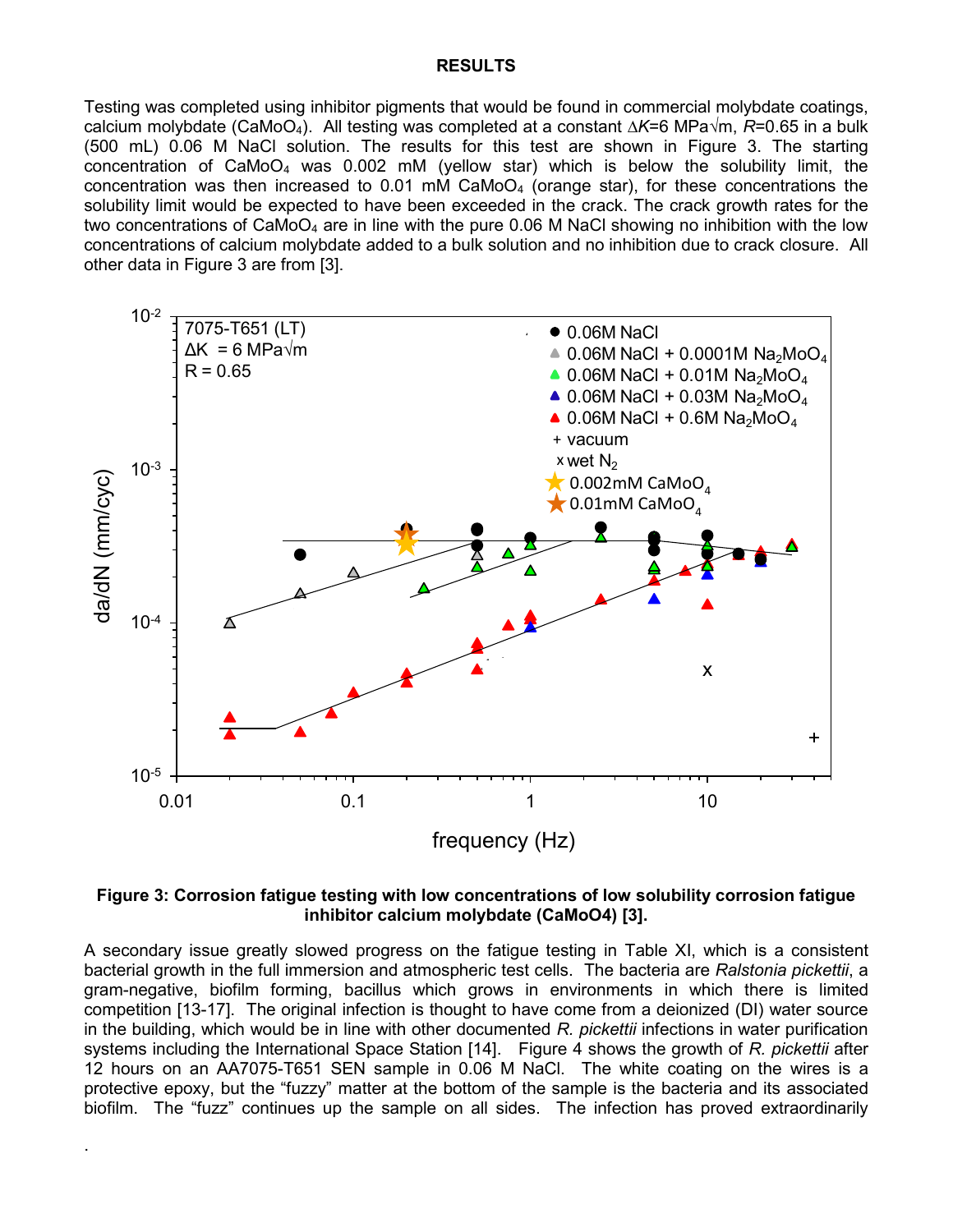difficult to eradicate, even with the introduction of rigorous sterilization procedures. [Table XII](#page-10-0) shows all of the disinfection techniques that have been tried to remove the bacteria. Some of these techniques have been shown to work on free-living, (e.g., not in a biofilm) bacteria, however the disinfection is less effective when the biofilm is present. The items in blue in [Table XII](#page-10-0) are the remaining items to be tested for disinfection success.

[Figure 5](#page-10-1) shows the effect of the biofilm formation over time on the crack growth rate of an AA7075- T651 alloy. There are two tests completed in 0.06 M NaCl with no inhibitor added. The test started at 20 Hz (yellow triangle) and ended at 0.05 Hz shows a great reduction in the fatigue crack growth rate from  $3.1x10^{-4}$  mm/cycle to 9  $x10^{-5}$  mm/cycle. It should be noted that the higher frequency tests (20, 10, 2 Hz) take only minutes to run to achieve sufficient crack growth for reliable *da/dN* measurement, whereas the lower frequency tests (0.2, 0.05, 0.02 Hz) take days to complete, allowing for the growth of the bacteria and slowing of the fatigue crack growth rates. The second test was completed from low frequency (0.02 Hz) to high (20 Hz). By the time of the 20 Hz test, the bacteria have slowed the crack growth rate from 2.4  $x10^{-4}$  mm/cycle to 1.4 $x10^{-4}$  mm/cycle.



**Figure 4:** *Ralstonia pickettii* **on SEN sample in 0.06 M NaCl.**

<span id="page-9-0"></span>As can be seen from [Figure 5](#page-10-1) the effect of the bacteria can completely overwhelm the inhibition by low concentration inhibitors. This bacteria issue needs to be resolved to move inhibitor research forward. Work is underway to better isolate the test frames from the general laboratory environment and testing will be completed using various filtration levels and hydrogen peroxide. Literature reviews have shown that the use of 6% hydrogen peroxide was effective at removing *R. pickettii* biofilms [18]. The documentation of the removal of a *R. pickettii* biofilm is particularly noteworthy as most other research has documented effects on free-living bacteria. It has also be documented that *R. pickettii* can pass through some water purification filters from 0.2 to 0.1 um [13, 14]. Testing will be competed using a bacteria filter (0.1 micron) with a 99.99999% removal rate; following that test fatigue testing will be completed using a virus filter (0.02 micron) with 99.9997% removal rate [19]. The 0.02 micron filter should be able to completely remove any bacterial contamination without affecting the crack growth rate data.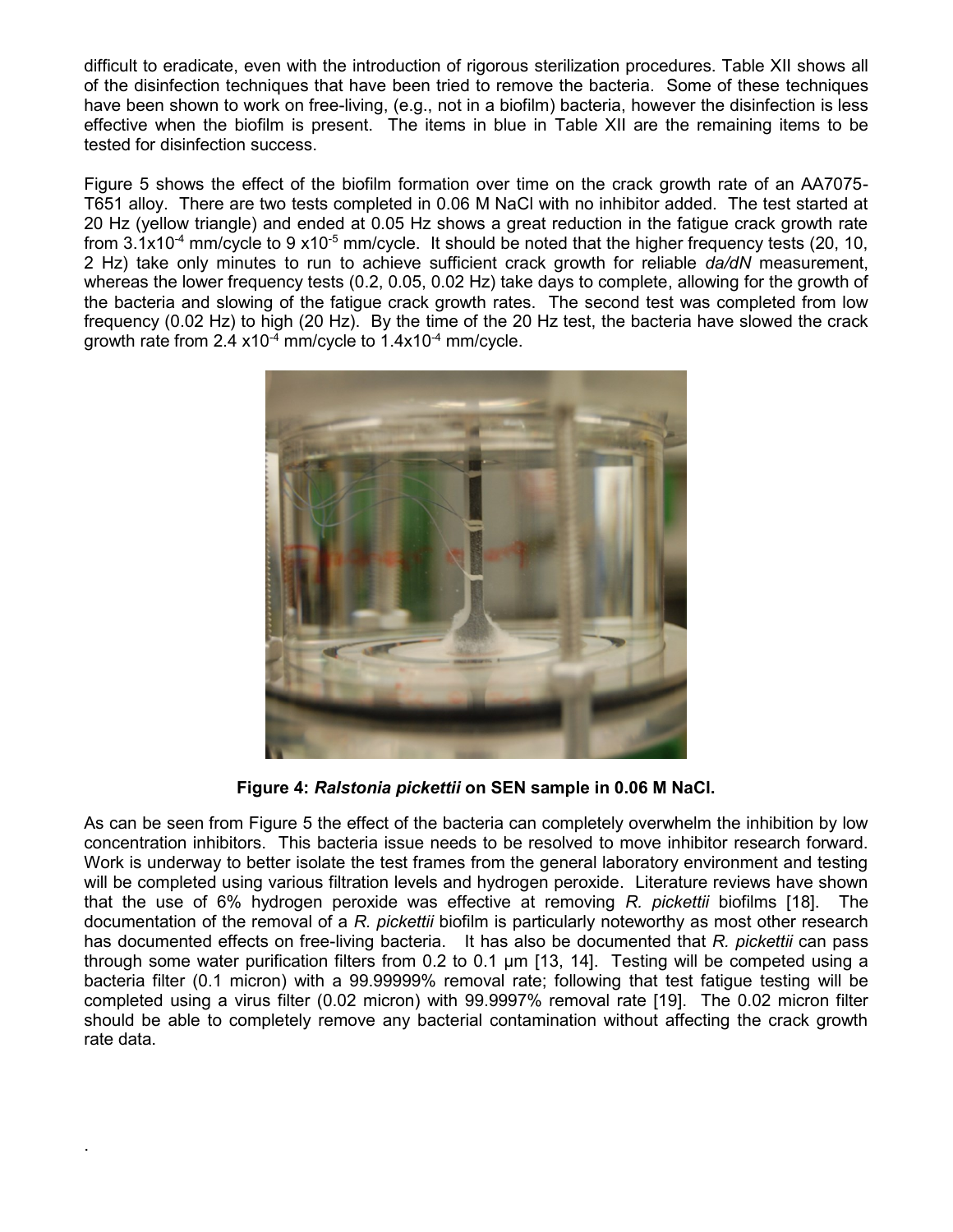| <b>Sanitation Method</b>       | On Agar (Free-living)       | On Metal (Biofilm)   |
|--------------------------------|-----------------------------|----------------------|
| <b>Antibiotic Testing</b>      | Susceptible-Tetracycline    | <b>Slight Effect</b> |
| <b>UV Light</b>                | Susceptible                 | No Effect            |
| Heat                           | N/A                         | No Effect            |
| <b>Cold (Liquid Nitrogen)</b>  | <b>Slightly Susceptible</b> | <b>Slight Effect</b> |
| <b>Bleach/EtOH Solution</b>    | Susceptible                 | No Effect            |
| <b>Autoclave</b>               | Susceptible                 | <b>Slight Effect</b> |
| <b>Sonication</b>              | N/A                         | <b>Slight Effect</b> |
| <b>Acidified Bleach (pH 7)</b> | Susceptible                 | <b>Slight Effect</b> |
| Hydrogen peroxide (3%)         | N/A                         | No Effect            |
| <b>0.1 Micron Filtration</b>   | <b>Susceptible</b>          | ????                 |
| <b>0.02 Micron Filtration</b>  | <b>Susceptible</b>          | ????                 |
| Hydrogen peroxide (6%)         | <b>Susceptible</b>          | ????                 |

<span id="page-10-0"></span>**Table XII: Disinfection techniques attempted to remove the bacterial infection.**



<span id="page-10-1"></span>Figure 5: Effect of *R. pickettii* on fatigue crack growth rates over time, as denoted by arrows [3].  $\overline{\phantom{a}}$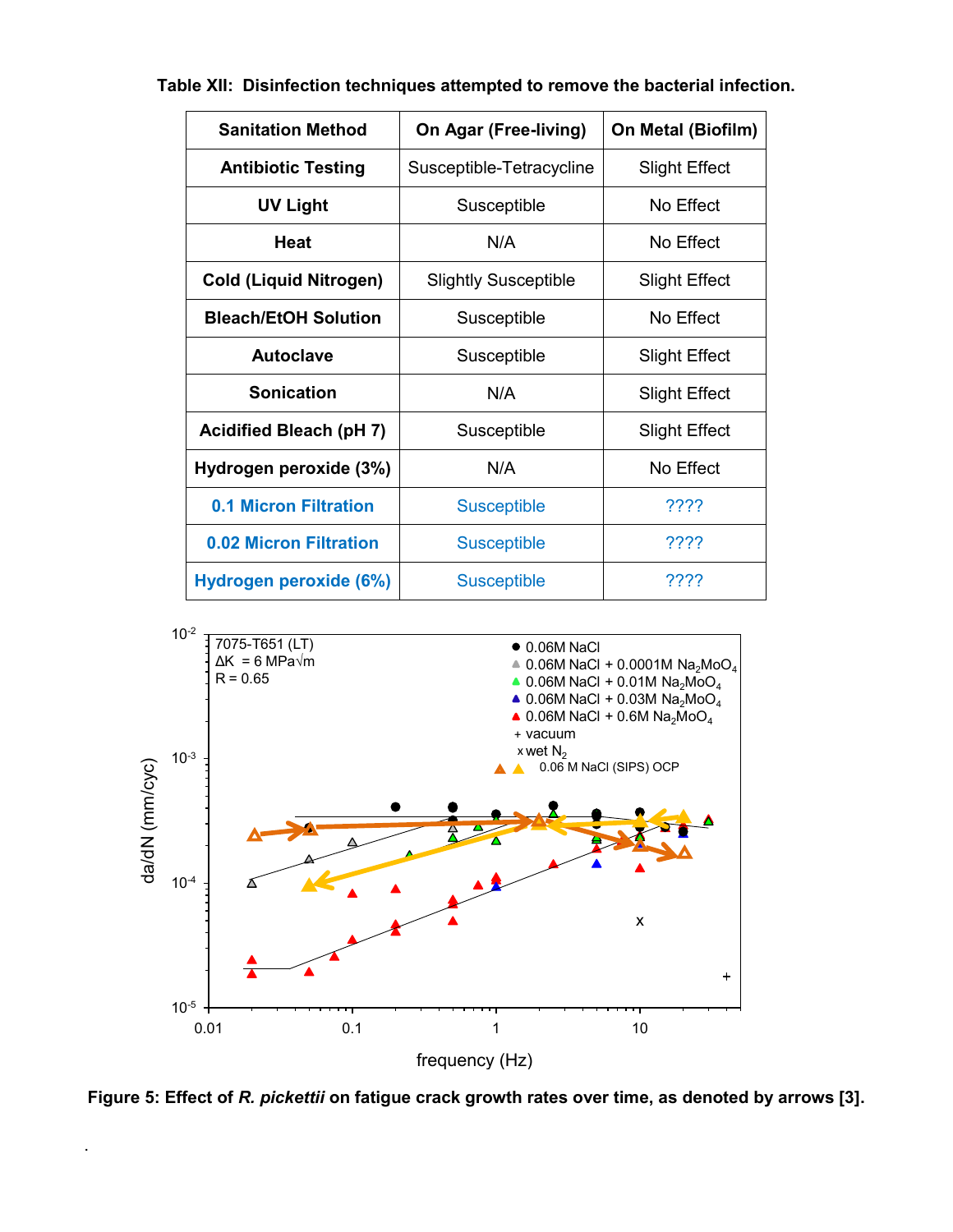### **CONCLUSIONS**

Low solubility corrosion inhibition pigments ( $CaMoO<sub>4</sub>$ ) have not shown the ability to reduced fatigue crack growth rates in bulk 0.06 M NaCl solutions whether through passive film formation or crack closure. The corrosion fatigue inhibitor testing has otherwise been limited by the presence of bacteria forming a biofilm on the aluminum alloy surface. New disinfection steps are being taken to remove the bacteria from testing so that the inhibition testing can continue. That said, the results do point to possible future inhibition strategies using naturally occurring species. The effect of chromate on small scale fatigue damage can be characterized for the different primer types. The analysis of surface areato-volume for leaching suggests that a thin salt film may be more applicable than full immersion testing for aircraft applications, particularly lap joints.

# **ACKNOWLEDGEMENTS**

This work was funded under a USAFA Broad Agency Announcement (FA-7000-11-2-0011) by the United States Office of the Secretary of Defense Corrosion Policy and Oversight Office under the Technical Corrosion Collaboration (TCC).

The views and conclusions contained herein are those of the authors and should not be interpreted as necessarily representing the official polices and endorsements, either expressed or implied of US Air Force Academy or the US Government. Distribution A, approved for public release, distribution is unlimited USAFA-DF-PA-2013-350.

# **REFERENCES**

- [1] Undersecretary of Defense, "Limiting the Use of Hexavalent Chromium," *Memorandum for Secretaries of the Military Departments*, John, J. Young, Jr., 2009.
- [2] Gasem, Z.and R.P. Gangloff, R.P., "Rate-Limiting Processes in Environmental Fatigue Crack Propagation in 7000-series Aluminum Alloys*"*, in *Chemisty and Electrochemistry of Corrosion and Stress Corrosion Cracking*, R.H. Jones, Editor. 2001, TMS-AIME: Warrendale, PA. p. 501-521.
- [3] Warner, J.S., "The Inhibition of Environmental Fatigue Crack Propagation in Age-Hardenable Aluminum Alloys." *PhD Dissertation,* University of Virginia, Charlottesville, VA; 2010.
- [4] Warner, J.S., Kim, S. and Gangloff, R.P., "Molybdate Inhibition of Environmental Fatigue Crack Propagation in Al-Zn-Mg-Cu" *International Journal of Fatigue*, **31** (2009) p. 1952-1965.
- [5] Warner,J.S., "The Inhibition of Environmental Fatigue Crack Propagation in Age-Hardenable Aluminum Alloys." *PhD Dissertation*, University of Virginia, Charlottesville, VA; 2010.
- [6] Lui, X.F., S.J. Huang, and H.C. Gu, *The Effect of Corrosion Inhibiting Pigments on Environmentally Assisted Cracking of High Strength Aluminum Alloy. Corrosion Science*, 2003. **45** (9): p. 1921-1938.
- [7] Sinko, J., "Challenges of chromate inhibitor pigments replacement in organic coatings". *Progress in Organic Coatings*, 2001. **42:** p.267-282.
- [8] Sinko, J., "Pigment grade corrosion inhibitors: a review of chemistry and relevant concepts". *DoD Corrosion Conference*, Washington D.C. 2009.
- [9] Petry, L., Dante, J.F., "Analysis of isocyanate-free topcoats by electrochemical impedance spectroscopy", *Evaluation Report No. 99-71*, AFRL/MLSA, September 1999.
- [10] Scholes, F.H. et al, "Chromate leaching from inhibited primers Part I. Characterization of leaching,". *Progress in Organic Coatings*, 2006. **56:** p.23-32.
- [11] Funke, W., "Towards Environmentally acceptable corrosion protection by organic coatings", *Journal of Coating Technology***,** 1983**. 55**: p 705.
- [12] Office of the Inspector General Department of Defense, "Air Force Aircraft Painting and Corrosion Control," *Report Number 96-062*, January 24,1996.
- [13] Haynes, W.M., Ed, *The Handbook of Chemistry and Physics*, 92<sup>nd</sup> Ed, NY, NY (2011).